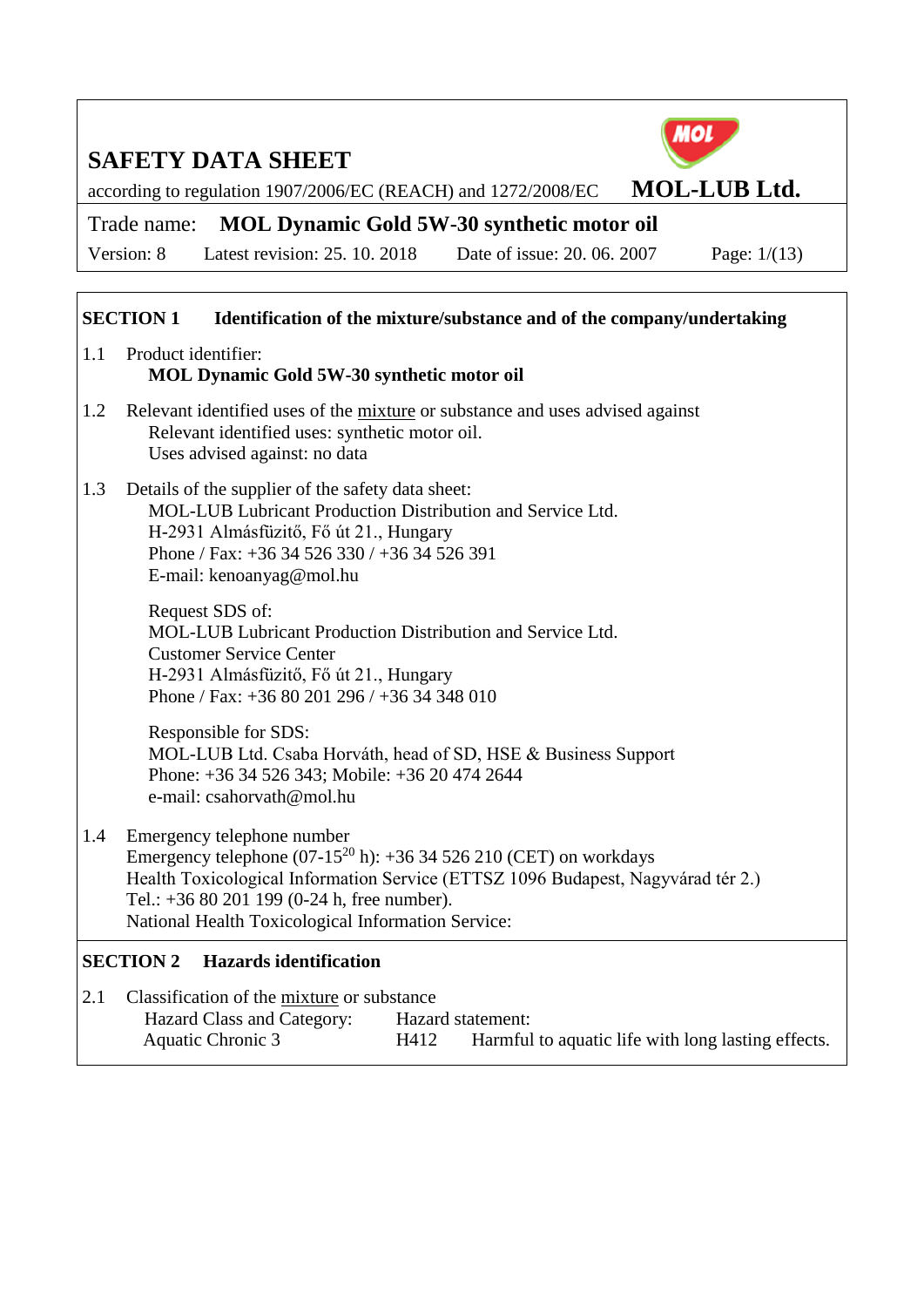|     | <b>SAFETY DATA SHEET</b>                                                                                    |                               |                                                                                   | ИO                                                                                |
|-----|-------------------------------------------------------------------------------------------------------------|-------------------------------|-----------------------------------------------------------------------------------|-----------------------------------------------------------------------------------|
|     |                                                                                                             |                               | according to regulation 1907/2006/EC (REACH) and 1272/2008/EC                     | <b>MOL-LUB Ltd.</b>                                                               |
|     | Trade name:                                                                                                 |                               | <b>MOL Dynamic Gold 5W-30 synthetic motor oil</b>                                 |                                                                                   |
|     | Version: 8                                                                                                  | Latest revision: 25. 10. 2018 | Date of issue: 20, 06, 2007                                                       | Page: $2/(13)$                                                                    |
|     |                                                                                                             |                               |                                                                                   |                                                                                   |
| 2.2 | Label elements                                                                                              |                               |                                                                                   |                                                                                   |
|     | Product identification:                                                                                     |                               | Trade name: MOL Dynamic Gold 5W-30 synthetic motor oil                            |                                                                                   |
|     | Hazardous components:                                                                                       |                               |                                                                                   |                                                                                   |
|     | <b>GHS</b> Pictogram:<br>Signal word:                                                                       | not required<br>not required  |                                                                                   |                                                                                   |
|     | Hazard statement:<br>H412                                                                                   |                               | Harmful to aquatic life with long lasting effects.                                |                                                                                   |
|     | Supplemental hazard information: -                                                                          |                               |                                                                                   |                                                                                   |
|     | Precautionary statements - General: -                                                                       |                               |                                                                                   |                                                                                   |
|     | Precautionary statements – Prevention:<br>P <sub>280</sub><br>P273                                          |                               | Wear protective gloves, protective clothing.<br>Avoid release to the environment. |                                                                                   |
|     | Precautionary statements – Response: -                                                                      |                               |                                                                                   |                                                                                   |
|     | Precautionary statements - Storage: -                                                                       |                               |                                                                                   |                                                                                   |
|     | Precautionary statements - Disposal:<br><b>P501</b>                                                         |                               |                                                                                   | Dispose of contents/container in accordance with national regulation.             |
|     | Other liabilities for labelling:<br>Tactile warning of danger:<br>Transport classification: see section 14. | Not required.                 |                                                                                   |                                                                                   |
| 2.3 | Other hazards<br>regulation (EC) 1907/2006.                                                                 |                               |                                                                                   | The product does not contain any PBT or vPvB substance according to annex XIII of |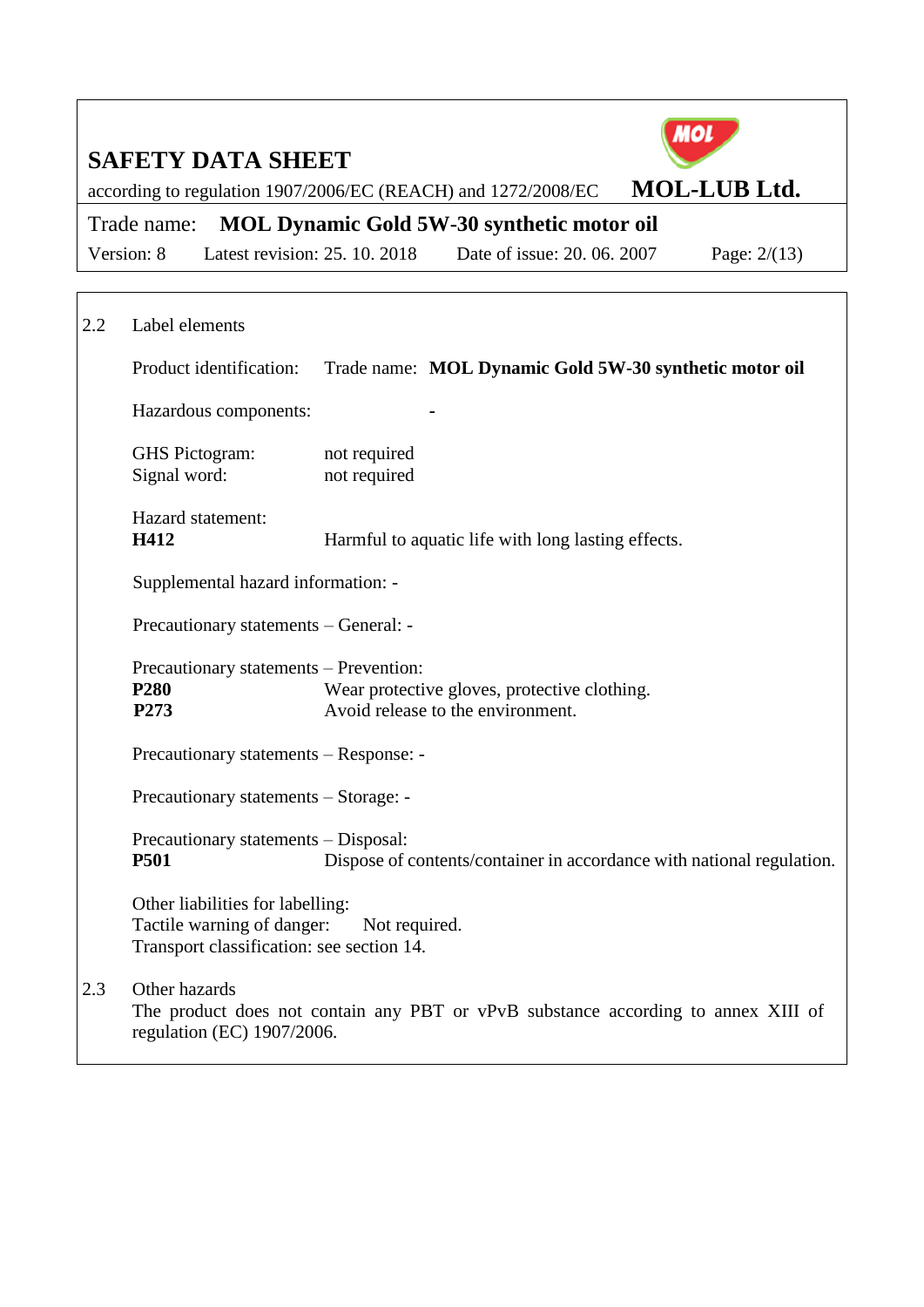**MOL** 

according to regulation 1907/2006/EC (REACH) and 1272/2008/EC **MOL-LUB Ltd.** 

## Trade name: **MOL Dynamic Gold 5W-30 synthetic motor oil**

Version: 8 Latest revision: 25. 10. 2018 Date of issue: 20. 06. 2007 Page: 3/(13)

## **SECTION 3 Composition/information on ingredients**

#### 3.2 Mixtures

Chemical description: Mixture of refined mineral base oils and hydrotreated neutral oil containing additives.

Component(s) / Hazardous component(s):

| Name                       | EU              | CAS         | Hazard classes and | Hazard        | Conc.      |
|----------------------------|-----------------|-------------|--------------------|---------------|------------|
|                            | number          | number      | cat.               | statements    | $\%$ (m/m) |
| Base oil - unspecified,    | $265 - 157 - 1$ | 64742-54-7  |                    |               | max. 70    |
| hydrotreated heavy         |                 |             | (Note L)           |               |            |
| paraffinic, C20-C50*       |                 |             |                    |               |            |
| <b>REACH Registr. Nr.:</b> |                 |             |                    |               |            |
| 01-2119484627-25           |                 |             |                    |               |            |
| Base oil – unspecified,    | 276-738-4       | 72623-87-1  | Asp. Tox. 1        | H304          | max. 25    |
| hydrotreated neutral oil-  |                 |             | (Note L)           |               |            |
| based, C20-C50             |                 |             |                    |               |            |
| <b>REACH Registr. Nr.:</b> |                 |             |                    |               |            |
| 01-2119474889-13           |                 |             |                    |               |            |
| Base oil – unspecified,    | $265 - 157 - 1$ | 64742-54-7  | Asp. Tox. 1        | H304          | max. 15    |
| hydrotreated heavy         |                 |             | (Note L)           |               |            |
| paraffinic, C20-C50        |                 |             |                    |               |            |
| <b>REACH Registr. Nr.:</b> |                 |             |                    |               |            |
| 01-2119484627-25           |                 |             |                    |               |            |
| Reaction products of       | 253-249-4       | 36878-20-3  | Aquatic Chronic 4  | H413          | max. 1.2   |
| Benzenamine, N-phenyl-     |                 |             |                    |               |            |
| with nonene (branched)     |                 |             |                    |               |            |
| <b>REACH Registr. Nr.:</b> |                 |             |                    |               |            |
| 01-2119488911-28           |                 |             |                    |               |            |
| Zinc alkyl dithiophosphate | 218-679-9       | 2215-35-2   | Skin Irrit. 2      | H315          | max. 0.65  |
| <b>REACH Registr. Nr.:</b> |                 |             | Eye Irrit. 2       | H319          |            |
| 01-2119953275-34           |                 |             | Aquatic Chronic 2  | H411          |            |
| Zinc alkyl dithiophospate  | 283-392-8       | 84605-29-8  | Skin Irrit. 2      | H315          | max. 0.3   |
| <b>REACH Registr. Nr.:</b> |                 |             | Eye Dam. 1         | H318          |            |
| 01-2119493626-26           |                 |             | Aquatic Chronic 2  | H411          |            |
| Dodecylphenol, mixed       | 310-154-3       | 121158-58-5 | Skin Corr. 1C      | H314          | max. 0.15  |
| isomers (branched)         |                 |             | Eye Dam. 1         | H318          |            |
| <b>REACH Registr. Nr.:</b> |                 |             | Repr. 1B           | <b>H360F</b>  |            |
| 01-2119513207-49           |                 |             | Aquatic Acute 1    | $H400 (M=10)$ |            |
|                            |                 |             | Aquatic Chronic 1  | $H410 (M=10)$ |            |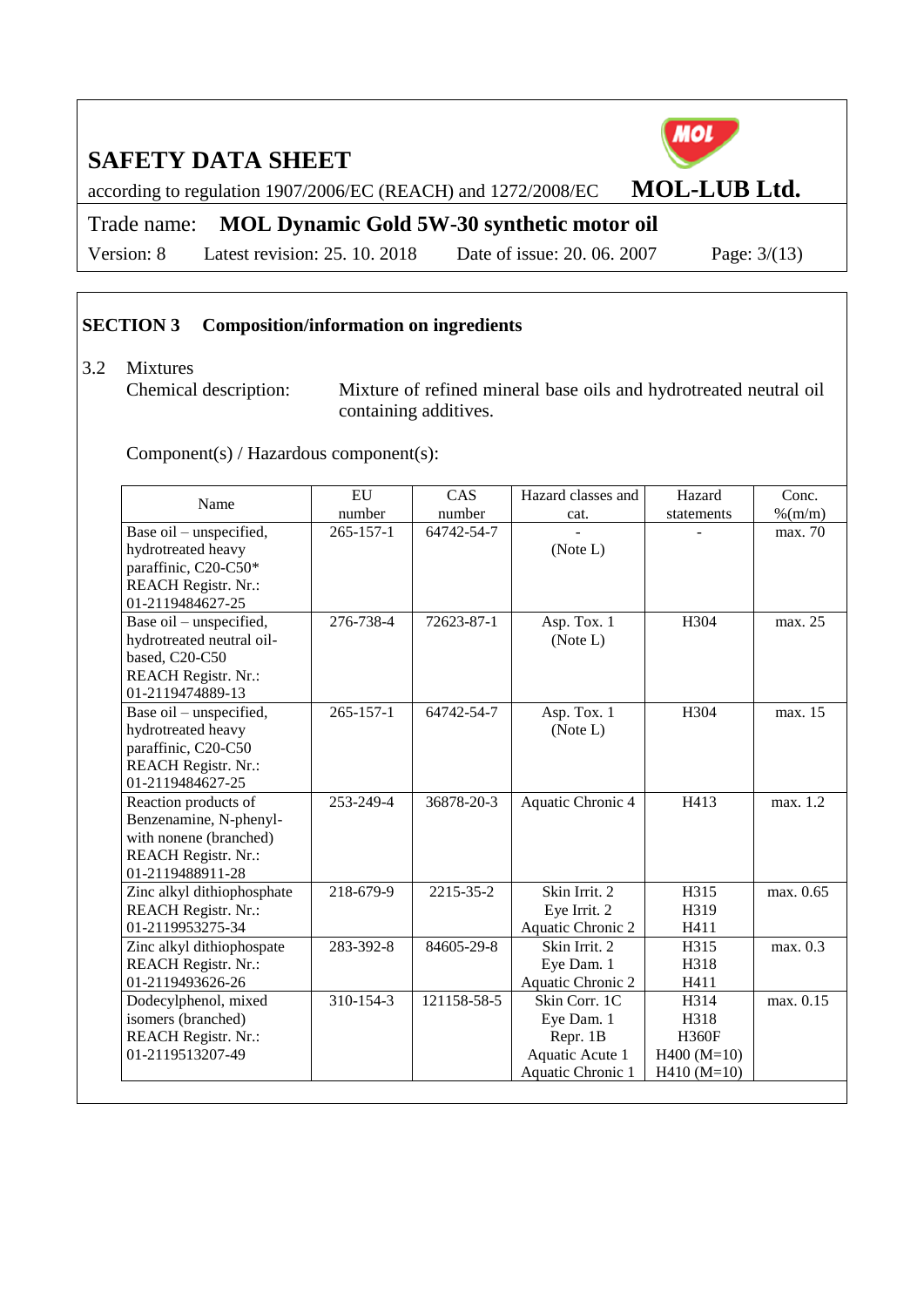according to regulation 1907/2006/EC (REACH) and 1272/2008/EC **MOL-LUB Ltd.** 

Trade name: **MOL Dynamic Gold 5W-30 synthetic motor oil**

Version: 8 Latest revision: 25. 10. 2018 Date of issue: 20. 06. 2007 Page: 4/(13)

| Name                       | EU        | <b>CAS</b> | Hazard classes and | Hazard           | Conc.     |
|----------------------------|-----------|------------|--------------------|------------------|-----------|
|                            | number    | number     | cat.               | statements       | % (m/m)   |
| Difenilamin                | 204-539-4 | 122-39-4   | Acute Tox. 3       | H <sub>301</sub> | max. 0.15 |
| <b>REACH Registr. Nr.:</b> |           |            | Acute Tox. 3       | H311             |           |
| no data                    |           |            | Acute Tox. 3       | H331             |           |
|                            |           |            | STOT RE 2          | H373             |           |
|                            |           |            | Aquatic Acute 1    | $H400 (M=1)$     |           |
|                            |           |            | Aquatic Chronic 1  | $H410(M=1)$      |           |

\*: with exposure limit

The full text of each relevant H- phrase and Hazard classes and cat. see in Section 16.

## **SECTION 4 First aid measures**

4.1 Description of first aid measures

General information: Never give anything by mouth to an unconscious person, or never induce vomiting.

- Inhalation: Remove the affected person to fresh air. If rapid recovery does not occur, obtain medical attention.
- Skin contact: Remove contaminated clothing. Wash skin with large amounts of water, use soap. In case of persistent irritation, get medical attention.
- Eye contact: Flush eyes with plenty of water for 10-15 minutes. In case of persistent irritation, get medical attention.
- Ingestion: If swallowed, give water. D**o not** induce vomiting. Get medical attention.

Protection of first-aid person: No data available.

- 4.2 Most important symptoms and effects, both acute and delayed Prolonged and/or repeated contact may cause irritation on skin or in eyes depending on individual sensitivity.
- 4.3 Indication of any immediate medical attention and special treatment need Not required.

## **SECTION 5 Fire-fighting measures**

Fire hazards: Combustible.

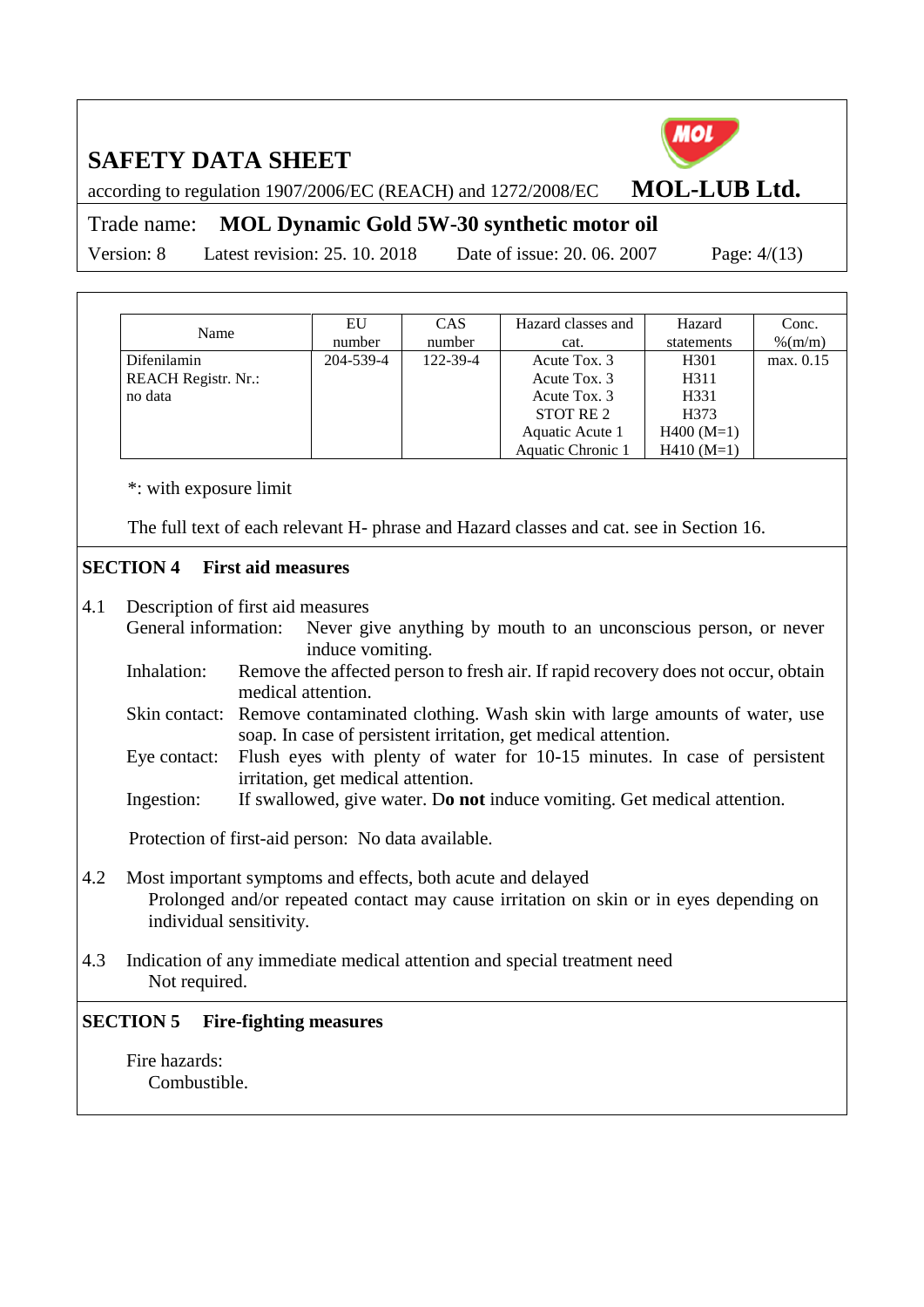

according to regulation 1907/2006/EC (REACH) and 1272/2008/EC **MOL-LUB Ltd.** 

## Trade name: **MOL Dynamic Gold 5W-30 synthetic motor oil**

Version: 8 Latest revision: 25. 10. 2018 Date of issue: 20. 06. 2007 Page: 5/(13)

5.1 Extinguishing media Suitable extinguishing media: Foam, carbon dioxide, dry chemical powder.

> Unsuitable extinguishing media: Water jet.

- 5.2 Special hazards arising from the mixture or substance Hazardous combustion products: On burning, carbon dioxide, carbon monoxide, sulphur oxides, nitrogen oxides, phosphor oxides, various hydrocarbons and soot can be formed.
- 5.3 Advice for fire-fighters

Special protective equipment:

According to the existing fire-fighting regulations. Respiratory protection.

Further information:

Collect contaminated fire fighting water separately. It must not enter the sewage system. Contaminated extinguishing water must be disposed of in accordance with official regulations.

## **SECTION 6 Accidental release measures**

- 6.1 Personal precautions, protective equipment and emergency procedures Personal precautions: see Section 8.
- 6.2 Environmental precautions: Confine spills to prevent material from entering sewers, watercourses, drains and into soil Notify relevant authority.
- 6.3 Methods and material for containment and cleaning up
	- On soil: All kind of ignition sources should be remove. Recover free liquid by pumping. Contain the rest or small quantities with sand, earth or other suitable absorbents. Dispose of according to local regulations.
	- On water: Confine the spillage. Remove from surface by skimming or suitable absorbents. Notify local authorities according to regulations.
- 6.4 Reference to other sections Personal precautions: see section 8. Waste treatment methods: see section 13.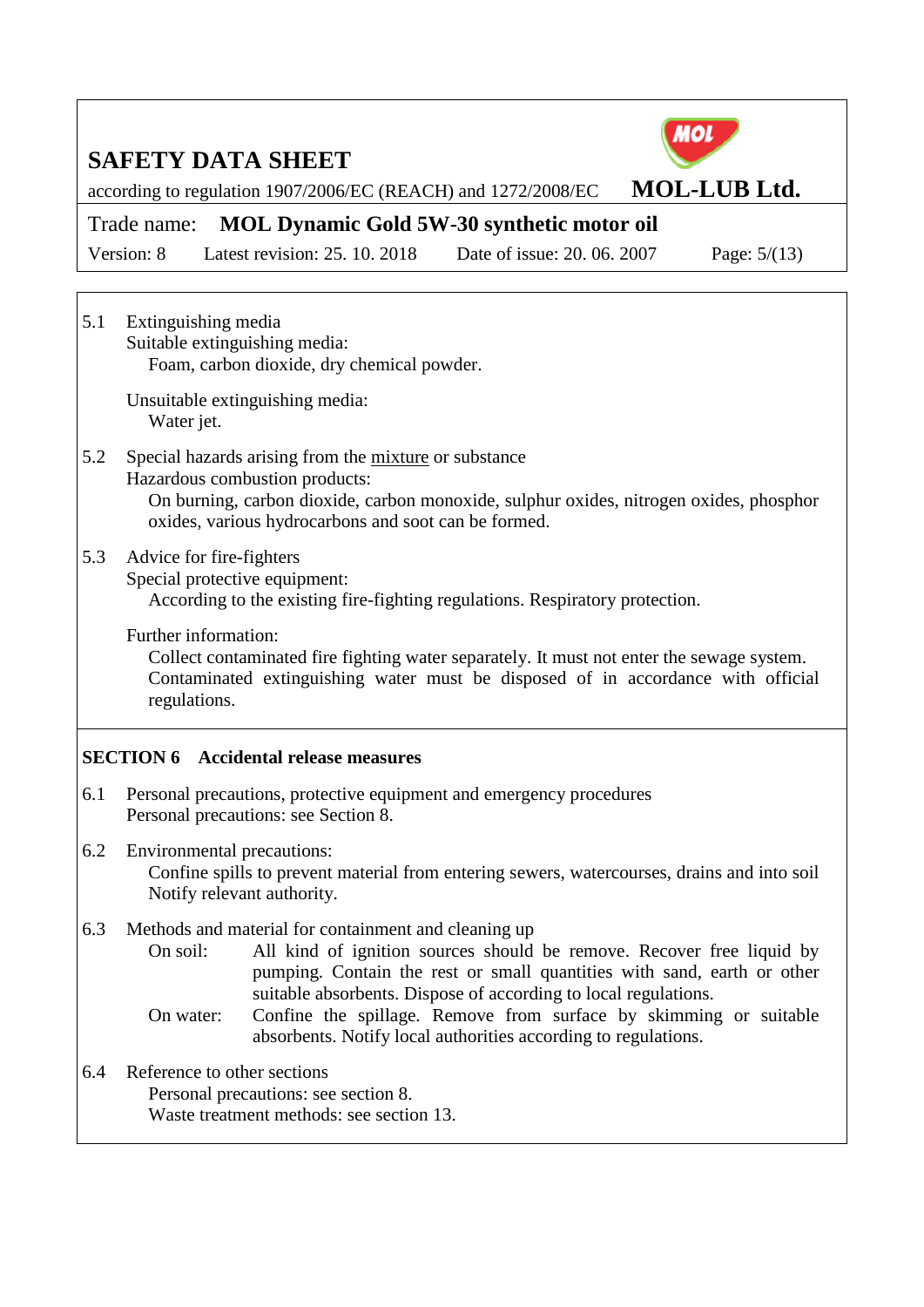

#### **SECTION 7 Handling and storage**

| 7.1 | Precautions for safe handling                                                              |
|-----|--------------------------------------------------------------------------------------------|
|     | Keep general measures applied for normal operations with lubricants and flammable liquids. |
|     | Keep away from radiant heat and open flame.                                                |
|     | Avoid contact with skin and eyes. Avoid prolonged breathing of oil vapours or mists.       |
|     | Ensure washing facilities after working hours and before breaks. Take off contaminated or  |
|     | oil-soaked clothing, wash with warm water and soap.                                        |
|     | When using do not eat, drink or smoke. Avoid splashing the product.                        |
|     | Handling temperature: not known                                                            |
|     | 7.2 Conditions for safe storage, including any incompatibilities                           |

- 7.2 Conditions for safe storage, including any incompatibilities Storage facilities must comply with regulations for storing of flammable liquids. Store in dry, well ventilated place in original, closed containers. Keep away from radiant heat, open flame and strong oxidizing agents. Storage temperature: max. 40°C
- 7.3 Specific end use(s) Synthetic motor oil.

#### **SECTION 8 Exposure controls / personal protection**

Engineering control measures: Not required.

8.1 Control parameters:

| Mineral oil mist:                          |  | TWA: 5 $mg/m^3$ ; STEL: 10 $mg/m^3$ , for oil mist, vapour |  |  |  |  |
|--------------------------------------------|--|------------------------------------------------------------|--|--|--|--|
|                                            |  | excluded (ACGIH).                                          |  |  |  |  |
| Method of testing, recommended: NIOSH 5026 |  |                                                            |  |  |  |  |

#### 8.2 Exposure controls

| Personal protection:             |                                                                |
|----------------------------------|----------------------------------------------------------------|
| Respiratory protection:          | Breathing apparatus not required.                              |
| Hand protection:                 | Oil resistant gloves (EN 374, Breakthrough time 480 min) (e.g. |
|                                  | nitrile rubber – minimal thickness 0.33 mm).                   |
|                                  | Note: Manufacturer's directions for use and the conditions of  |
|                                  | application should be observed.                                |
| Eye protection:                  | Not required.                                                  |
| Skin protection:                 | Protective clothing (oil resistant).                           |
| Other special:                   | No data.                                                       |
| Environmental exposure controls: |                                                                |

Do not discharge into drains/surface waters/groundwater.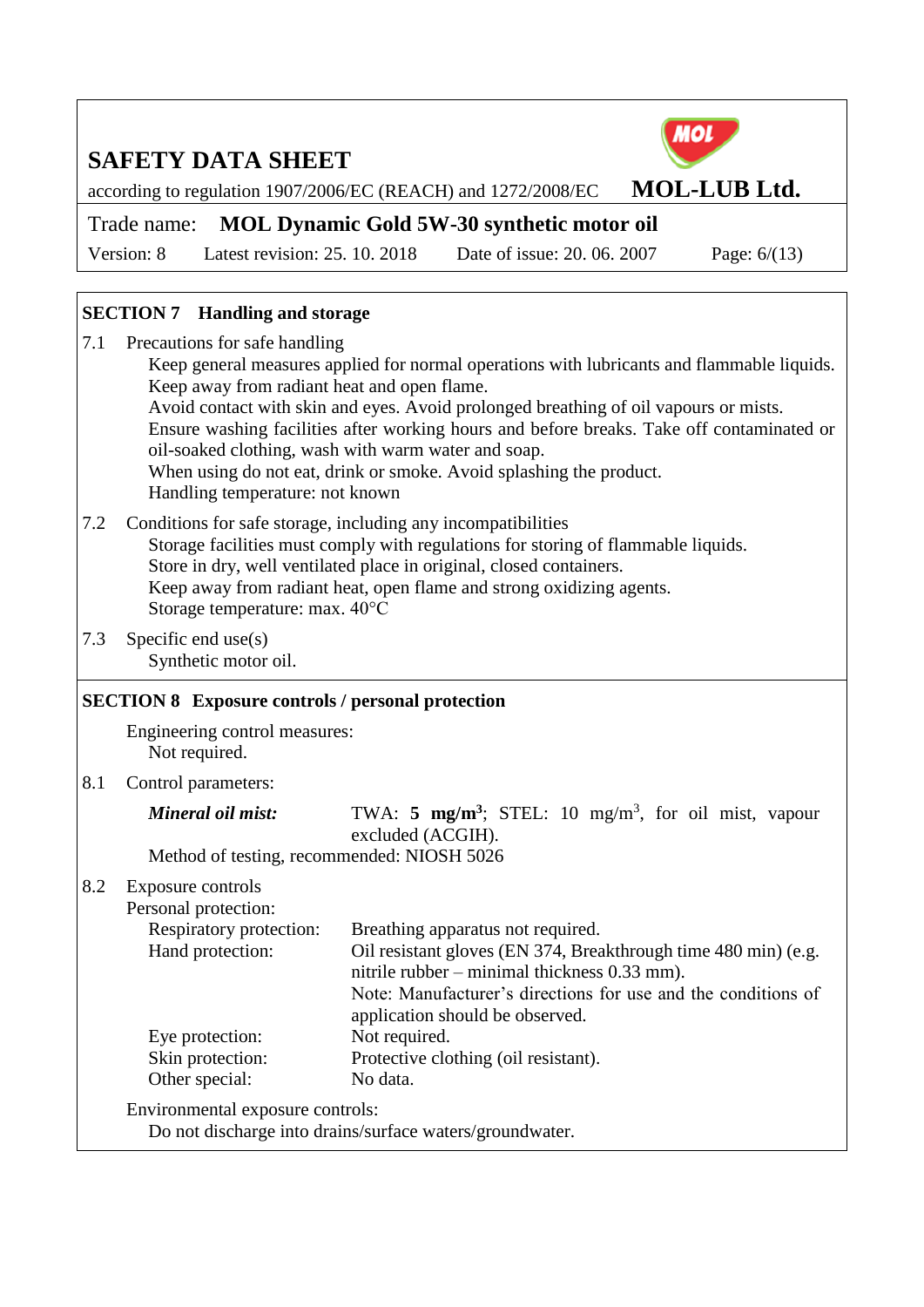according to regulation 1907/2006/EC (REACH) and 1272/2008/EC **MOL-LUB Ltd.** 

## Trade name: **MOL Dynamic Gold 5W-30 synthetic motor oil**

Version: 8 Latest revision: 25. 10. 2018 Date of issue: 20. 06. 2007 Page: 7/(13)

## **SECTION 9 Physical and chemical properties**

| 9.1 | Information on basic physical and chemical properties |                                   |  |  |  |  |  |
|-----|-------------------------------------------------------|-----------------------------------|--|--|--|--|--|
|     | Appearance:                                           |                                   |  |  |  |  |  |
|     | Physical state:                                       | liquid                            |  |  |  |  |  |
|     | Colour:                                               | brown, clear                      |  |  |  |  |  |
|     | Odour:                                                | characteristic                    |  |  |  |  |  |
|     | Change in physical state:                             |                                   |  |  |  |  |  |
|     | Pour point (ISO 3016):                                | typ. $-39^{\circ}$ C              |  |  |  |  |  |
|     | Boiling point:                                        | not available                     |  |  |  |  |  |
|     | Others:                                               |                                   |  |  |  |  |  |
|     | Flash point (COC) (EN ISO 2592):                      | typ. $230^{\circ}$ C              |  |  |  |  |  |
|     | Ignition point (EN ISO 2592):                         | not available                     |  |  |  |  |  |
|     | Autoignition temperature:                             | not available                     |  |  |  |  |  |
|     | Explosive properties:                                 | not explosive                     |  |  |  |  |  |
|     | Oxidizing properties:                                 | not oxidize                       |  |  |  |  |  |
|     | Vapour pressure at $20^{\circ}$ C:                    | negligible                        |  |  |  |  |  |
|     | Density at 15°C (EN ISO 12185):                       | $0.845 - 0.865$ g/cm <sup>3</sup> |  |  |  |  |  |
|     | Solubility in water:                                  | practically insoluble in water    |  |  |  |  |  |
|     | Solubility in other solvents:                         | gasoline, kerosene, toluene, etc. |  |  |  |  |  |
|     | n-Octanol/water partition coefficient:                | not available                     |  |  |  |  |  |
|     | Vapour density:                                       | not available                     |  |  |  |  |  |
|     | Heating value:                                        | inf. $38\,000\,\mathrm{kJ/kg}$    |  |  |  |  |  |
|     | Kinematic viscosity at $40^{\circ}$ C (EN ISO 3104):  | typ. 70.6 $mm^2/s$                |  |  |  |  |  |
|     | Kinematic viscosity at 100°C (EN ISO 3104):           | typ. $12.2 \text{ mm}^2/\text{s}$ |  |  |  |  |  |
|     | pH:                                                   | not applicable                    |  |  |  |  |  |
| 9.2 | Other information                                     |                                   |  |  |  |  |  |

no data available

## **SECTION 10 Stability and reactivity**

| 10.1 Reactivity:              | Dangerous reactivity not known.                             |
|-------------------------------|-------------------------------------------------------------|
| 10.2 Chemical stability:      | No decomposition if stored and handled properly.            |
| 10.3 Possibility of hazardous |                                                             |
| reactions:                    | Not known.                                                  |
| 10.4 Conditions to avoid:     | Direct heat or ignition sources.                            |
| 10.5 Incompatible materials:  | Strong oxidizing agents.                                    |
| 10.6 Hazardous decomposition  | No dangerous decomposition products are formed under normal |
| products:                     | conditions. Hazardous combustion products: See Section 5.   |
|                               |                                                             |



MOL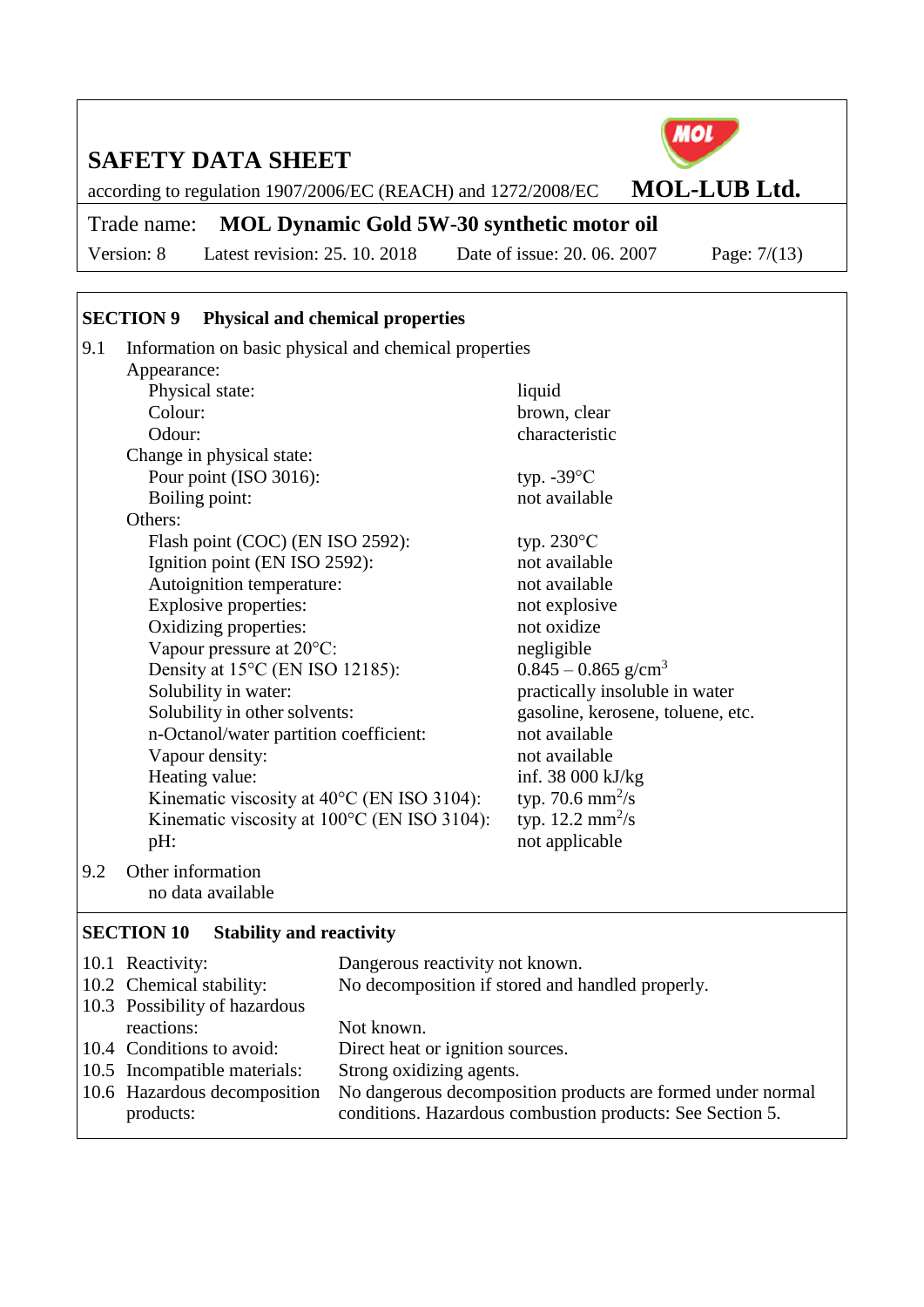according to regulation 1907/2006/EC (REACH) and 1272/2008/EC **MOL-LUB Ltd.** 

Trade name: **MOL Dynamic Gold 5W-30 synthetic motor oil**

Version: 8 Latest revision: 25. 10. 2018 Date of issue: 20. 06. 2007 Page: 8/(13)

|                                         | <b>SECTION 11</b> Toxicological information                                                                                                                                                                                                           |                                       |                  |                       |                                                                                                                                                                 |  |
|-----------------------------------------|-------------------------------------------------------------------------------------------------------------------------------------------------------------------------------------------------------------------------------------------------------|---------------------------------------|------------------|-----------------------|-----------------------------------------------------------------------------------------------------------------------------------------------------------------|--|
|                                         | 11.1 Information on toxicological effects<br>Acute toxicity:                                                                                                                                                                                          |                                       |                  |                       |                                                                                                                                                                 |  |
|                                         | Oral:<br>Dermal:                                                                                                                                                                                                                                      | $LD_{50}$ (rat)<br>$LD_{50}$ (rabbit) | > 2000<br>> 2000 | mg/kg<br>mg/kg        | (based on components)<br>(based on components)                                                                                                                  |  |
|                                         | Acute toxicity: irritation<br>Skin:<br>not irritant (based on components)<br>not irritant (based on components)<br>Eye:<br>Prolonged and/or repeated contact may cause irritation on skin or in eyes<br>Note:<br>depending on individual sensitivity. |                                       |                  |                       |                                                                                                                                                                 |  |
|                                         |                                                                                                                                                                                                                                                       | Respiratory or skin sensitisation:    |                  |                       | not sensitising (based on components)                                                                                                                           |  |
|                                         |                                                                                                                                                                                                                                                       | Other information, specific effects:  |                  |                       |                                                                                                                                                                 |  |
|                                         | The product does not contain PCBs, PCTs, and other chlorine compounds, and heavy<br>metals, barium compounds.                                                                                                                                         |                                       |                  |                       |                                                                                                                                                                 |  |
|                                         | Note L: The classification as a carcinogen need not apply according to 1272/2008/EC,<br>because it can be shown that the substance contains less than 3 % DMSO extract as<br>measured by IP 346.                                                      |                                       |                  |                       |                                                                                                                                                                 |  |
|                                         | Germ cell mutagenicity:<br>Carcinogenicity:<br>Reproductive toxicity:                                                                                                                                                                                 |                                       |                  | (based on components) | not known, resp. not mutagen (based on components)<br>not known, resp. not carcinogen (based on components)<br>not known, resp. no reproduction-damaging effect |  |
| not classified<br>STOT-single exposure: |                                                                                                                                                                                                                                                       |                                       |                  |                       |                                                                                                                                                                 |  |
|                                         | STOT-repeated exposure:                                                                                                                                                                                                                               |                                       | not classified   |                       |                                                                                                                                                                 |  |
|                                         | Aspiration hazard:                                                                                                                                                                                                                                    |                                       | not classified   |                       |                                                                                                                                                                 |  |
|                                         | <b>SECTION 12</b>                                                                                                                                                                                                                                     | <b>Ecological information</b>         |                  |                       |                                                                                                                                                                 |  |

| 12.1 | Toxicity                           | No data for the product. |
|------|------------------------------------|--------------------------|
|      | Aquatic organisms:                 |                          |
|      | Soil organisms:                    |                          |
|      | Plants:                            |                          |
|      | 12.2 Persistence and degradability | No data available.       |
|      | Biodegradability:                  | No data available.       |
|      | 12.3 Bioaccumulative potential     | No data available.       |
|      |                                    |                          |

MOL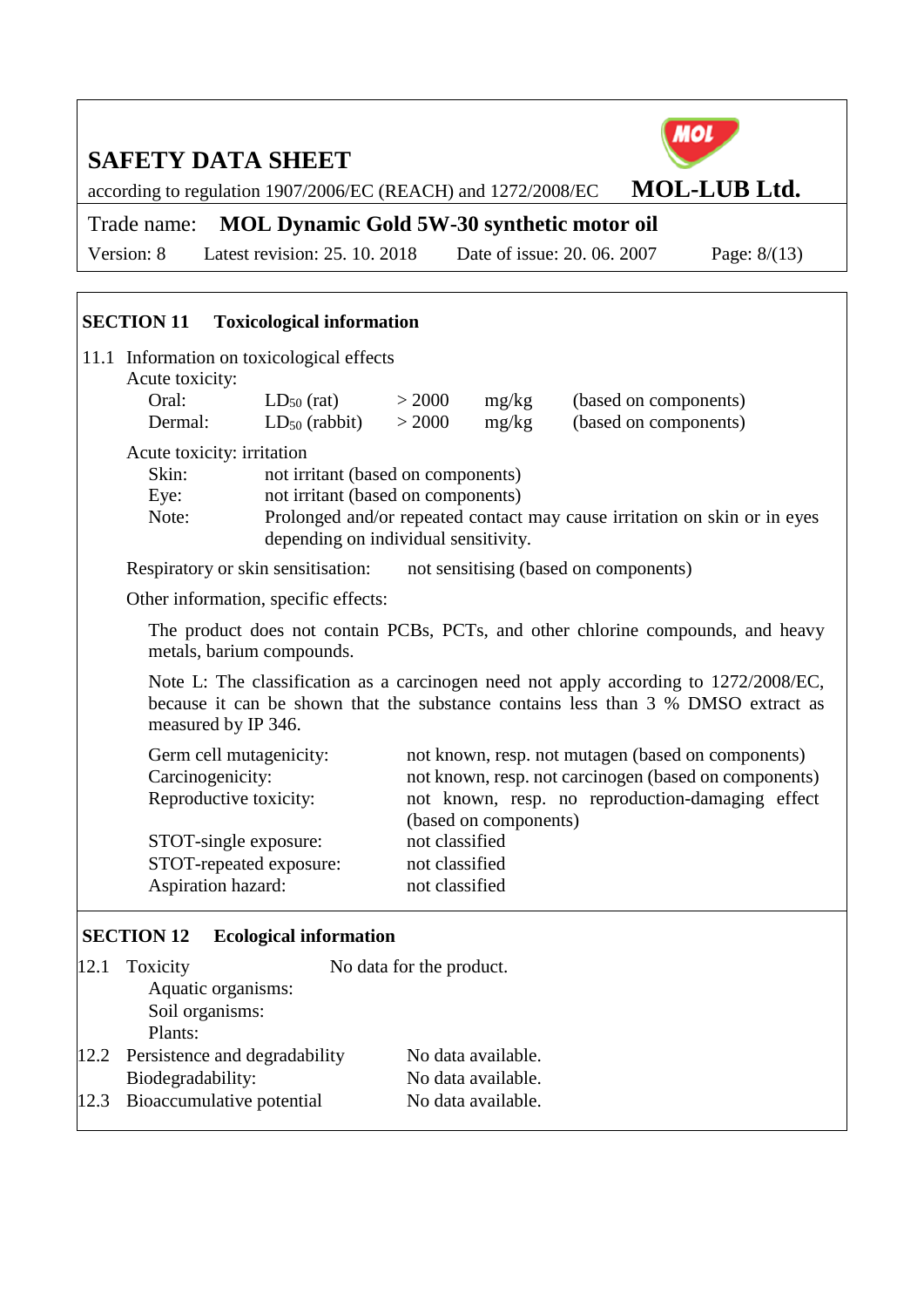

according to regulation 1907/2006/EC (REACH) and 1272/2008/EC **MOL-LUB Ltd.** 

Trade name: **MOL Dynamic Gold 5W-30 synthetic motor oil**

Version: 8 Latest revision: 25. 10. 2018 Date of issue: 20. 06. 2007 Page: 9/(13)

| Mobility                        |                                                    |
|---------------------------------|----------------------------------------------------|
| Mobility in soil                | Absorbs in soil.                                   |
| Mobility in water:              | Floats on water.                                   |
| 12.5 Results of PBT and<br>vPvB |                                                    |
| assessment                      | Does not contain PBT and vPvB substances.          |
| Other adverse effects           |                                                    |
| Heavy metal content:            | None.                                              |
| PCT, PCB and other chlorinated  |                                                    |
| hydrocarbons:                   | None.                                              |
| <b>Environmental effects:</b>   | Harmful to aquatic life with long lasting effects. |
| Water hazard class (German):    | WGK 2 (Classification by VwVwS)                    |
|                                 |                                                    |

#### **SECTION 13 Disposal considerations**

- 13.1 Waste treatment methods
	- Product disposal:

Wastes of the product or used oil should be treated as hazardous waste.

Waste Identification Code: 13 02 05\*

Mineral-based non-chlorinated engine, gear and lubricating oils.

Waste Identification Code: 13 02 06\*

Synthetic engine, gear and lubricating oils.

Disposal must be in compliance with national and local regulations.

Recommended waste treatment method: incineration

Packaging disposal:

Containers with product residue should also be treated as hazardous waste according to national and local disposal regulations.

Waste Identification Code: 15 01 10\*

Packaging containing residues of or contaminated by dangerous substances.

Disposal must be in compliance with national and local regulations.

## Wastewater:

Quality of wastewater emitted to natural water must comply with national and local regulations.

Care should be taken in any case to ensure compliance with EC, national and local regulations. It is the responsibility of the user to know all relevant national and local regulations.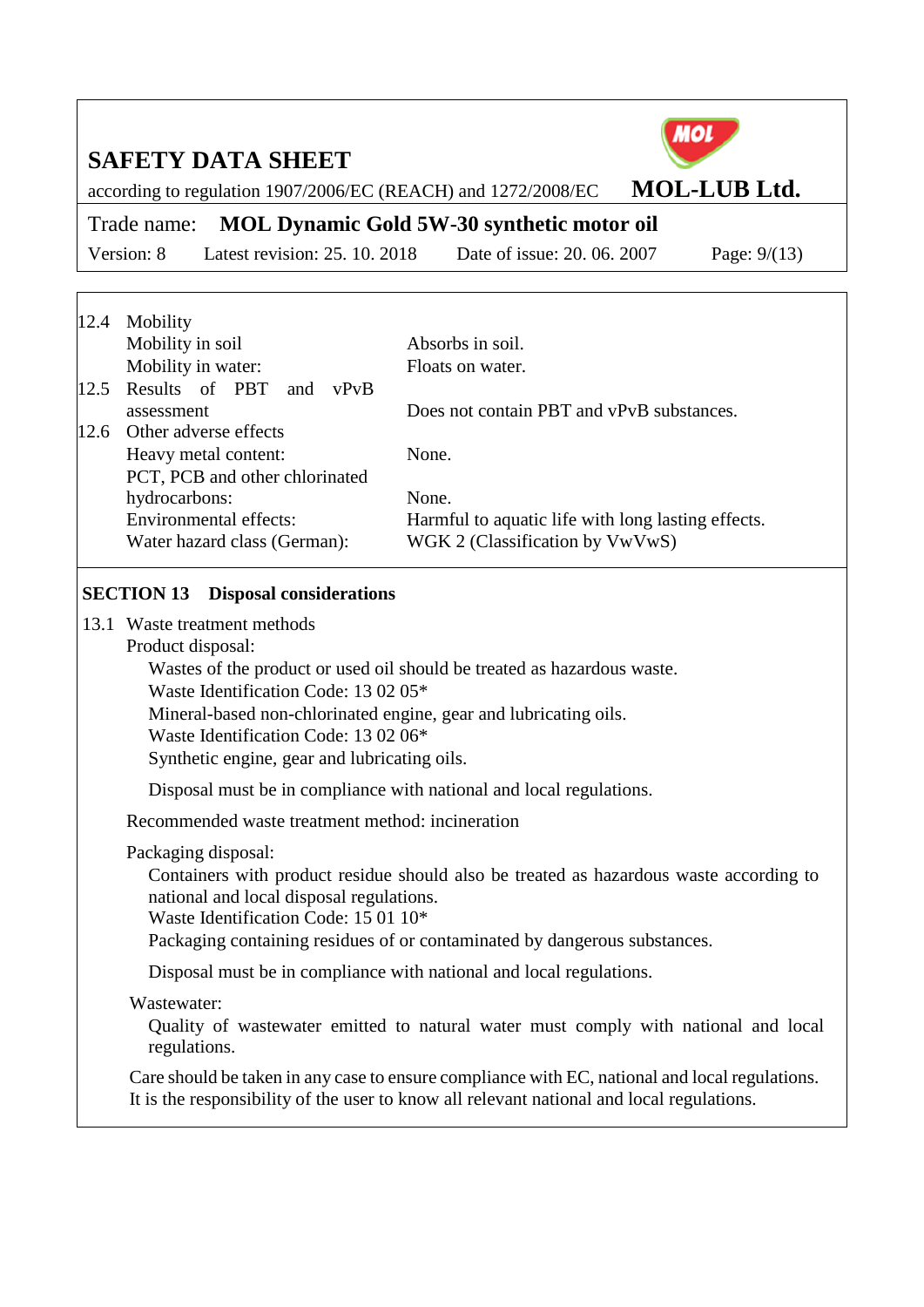| 10<br><b>SAFETY DATA SHEET</b><br><b>MOL-LUB Ltd.</b><br>according to regulation 1907/2006/EC (REACH) and 1272/2008/EC                                                                                                                                                                           |                             |                                                        |  |  |  |  |
|--------------------------------------------------------------------------------------------------------------------------------------------------------------------------------------------------------------------------------------------------------------------------------------------------|-----------------------------|--------------------------------------------------------|--|--|--|--|
| <b>MOL Dynamic Gold 5W-30 synthetic motor oil</b><br>Trade name:                                                                                                                                                                                                                                 |                             |                                                        |  |  |  |  |
| Latest revision: 25. 10. 2018<br>Version: 8                                                                                                                                                                                                                                                      | Date of issue: 20, 06, 2007 | Page: $10/(13)$                                        |  |  |  |  |
| <b>SECTION 14</b><br><b>Transport information</b><br>Land transport:<br>Road/Railway<br>UN number:<br>14.1.<br>14.2.<br>UN proper shipping name:<br>14.3.<br>Transport hazard class(es):<br>14.4.<br>Packing group:<br>Environmental hazards:<br>14.5.<br>14.6.<br>Special precautions for user: | Not classified.<br>ADR/RID: |                                                        |  |  |  |  |
| Waterways:<br>Inland waterways/ Sea transport ADN/IMDG:<br>Air transport: ICAO / IATA:                                                                                                                                                                                                           |                             | Not apply to the product.<br>Not apply to the product. |  |  |  |  |

## **SECTION 15 Regulatory information**

- 15.1 Safety, health and environmental regulations/legislation specific for the mixture. This safety data sheet has been prepared according to Regulation (EC) No 1907/2006 (mod.: 2015/830/EU) and to Regulation (EC) 1272/2008.
- 15.2 Chemical safety assessment.

not available

## **SECTION 16 Other information**

The information given in this data sheet is based on our best knowledge at the time of publication. The information is related only to this product and is intended to assist its safe transport, handling and use. The given physical and chemical parameters describe the product only for the purpose of safety requirements and therefore should not be construed as guaranteeing any specific property of the product or as being part of a product specification or any contract.

The manufacturer or supplier shall not take responsibility for any damages from the use other than recommended or other misuse of the product. It is the responsibility of the user to keep regulatory precautions and observe recommendations for safe use of the product.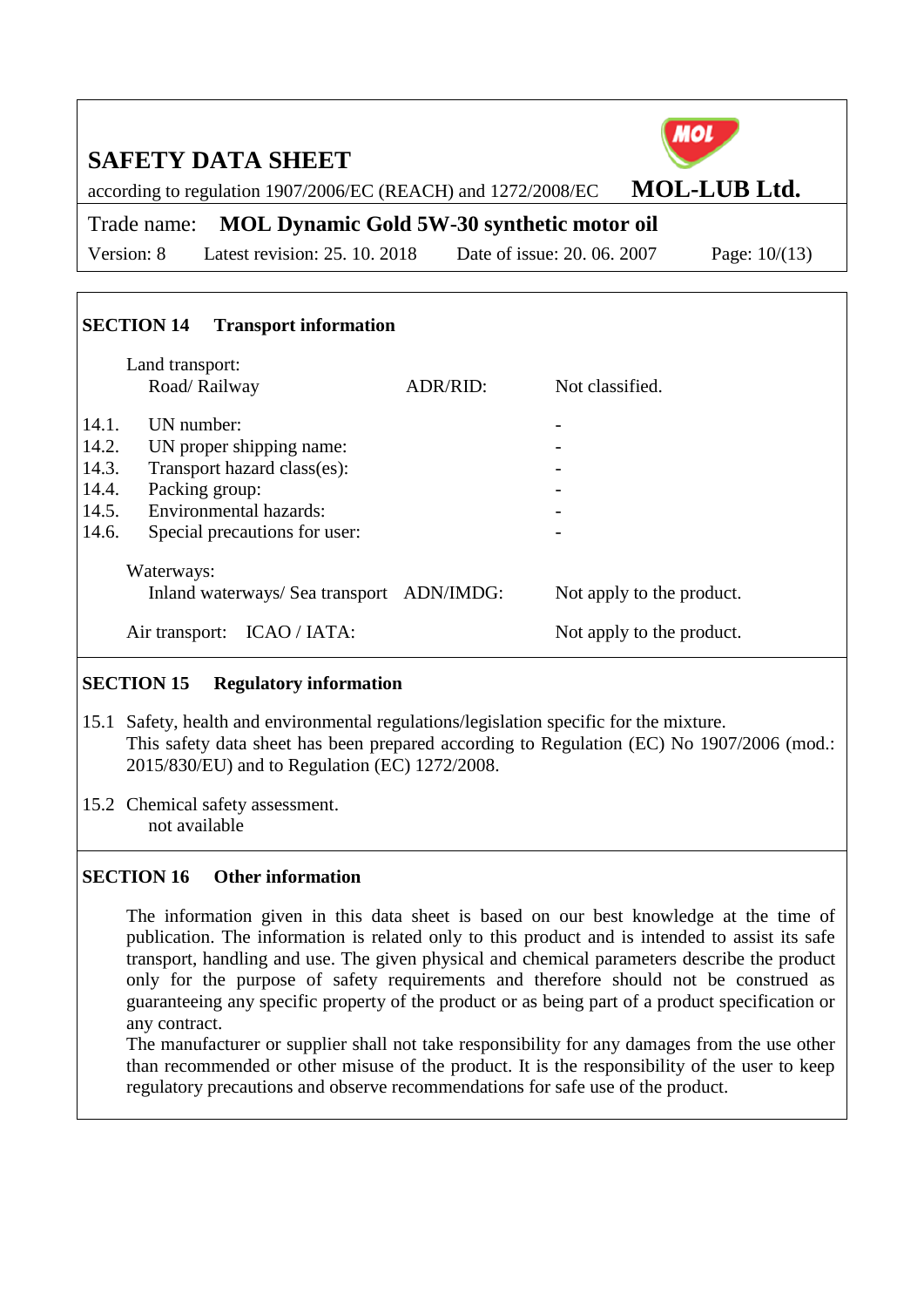

Source of data presented in this material safety data sheet: Test results of this product Material safety data sheets of product's components 1272/2008/EC regulation, Annex XVII. of REACH Relevant Hungarian and EU regulations

Classification for mixtures and used evaluation method according to regulation 1272/2008/EC (CLP) Aquatic Chronic 3 H412 calculation method

*The full text of each relevant H- phrase and Hazard classes and cat. in Section 3.:*

| H304<br>May be fatal if swallowed and enters airways.<br>H311<br>Toxic in contact with skin.<br>H314<br>Causes severe skin burns and eye damage.<br>Causes skin irritation.<br>H315<br>H318<br>Causes serious eye damage.<br>Causes serious eye irritation.<br>H319<br>Toxic if inhaled.<br>H331<br><b>H360F</b><br>May damage fertility.<br>H373<br>May cause damage to organs through prolonged or repeated exposure<br>through prolonged or repeated exposure.<br>Very toxic to aquatic life.<br>H400<br>Very toxic to aquatic life with long lasting effects.<br>Toxic to aquatic life with long lasting effects.<br>H411<br>May cause long lasting harmful effects to aquatic life.<br>H413<br>Acute Tox. 3<br><b>Acute toxicity Category 3</b><br><b>Aspiration hazard Category 1</b><br>Asp.Tox.1<br>Skin Corr. 1C<br>Skin corrosion/irritation Category 1C<br>Skin corrosion/irritation Category 2<br>Skin Irrit. 2<br>Serious eye damage/eye irritation Category 1<br>Eye Dam. 1<br>Serious eye damage/eye irritation Category 2<br>Eye Irrit. 2<br>Repr. 1B<br>Reproductive toxicity Category 1B<br><b>STOT RE2</b><br>Specific target organ toxicity – repeated exposure Category 2<br>Hazardous to the aquatic environment, Acute Category 1<br>Aquatic Acute 1 | H301              | Toxic if swallowed.                                      |
|-----------------------------------------------------------------------------------------------------------------------------------------------------------------------------------------------------------------------------------------------------------------------------------------------------------------------------------------------------------------------------------------------------------------------------------------------------------------------------------------------------------------------------------------------------------------------------------------------------------------------------------------------------------------------------------------------------------------------------------------------------------------------------------------------------------------------------------------------------------------------------------------------------------------------------------------------------------------------------------------------------------------------------------------------------------------------------------------------------------------------------------------------------------------------------------------------------------------------------------------------------------------------------|-------------------|----------------------------------------------------------|
|                                                                                                                                                                                                                                                                                                                                                                                                                                                                                                                                                                                                                                                                                                                                                                                                                                                                                                                                                                                                                                                                                                                                                                                                                                                                             |                   |                                                          |
|                                                                                                                                                                                                                                                                                                                                                                                                                                                                                                                                                                                                                                                                                                                                                                                                                                                                                                                                                                                                                                                                                                                                                                                                                                                                             |                   |                                                          |
|                                                                                                                                                                                                                                                                                                                                                                                                                                                                                                                                                                                                                                                                                                                                                                                                                                                                                                                                                                                                                                                                                                                                                                                                                                                                             |                   |                                                          |
|                                                                                                                                                                                                                                                                                                                                                                                                                                                                                                                                                                                                                                                                                                                                                                                                                                                                                                                                                                                                                                                                                                                                                                                                                                                                             |                   |                                                          |
|                                                                                                                                                                                                                                                                                                                                                                                                                                                                                                                                                                                                                                                                                                                                                                                                                                                                                                                                                                                                                                                                                                                                                                                                                                                                             |                   |                                                          |
|                                                                                                                                                                                                                                                                                                                                                                                                                                                                                                                                                                                                                                                                                                                                                                                                                                                                                                                                                                                                                                                                                                                                                                                                                                                                             |                   |                                                          |
|                                                                                                                                                                                                                                                                                                                                                                                                                                                                                                                                                                                                                                                                                                                                                                                                                                                                                                                                                                                                                                                                                                                                                                                                                                                                             |                   |                                                          |
|                                                                                                                                                                                                                                                                                                                                                                                                                                                                                                                                                                                                                                                                                                                                                                                                                                                                                                                                                                                                                                                                                                                                                                                                                                                                             |                   |                                                          |
|                                                                                                                                                                                                                                                                                                                                                                                                                                                                                                                                                                                                                                                                                                                                                                                                                                                                                                                                                                                                                                                                                                                                                                                                                                                                             |                   |                                                          |
|                                                                                                                                                                                                                                                                                                                                                                                                                                                                                                                                                                                                                                                                                                                                                                                                                                                                                                                                                                                                                                                                                                                                                                                                                                                                             |                   |                                                          |
|                                                                                                                                                                                                                                                                                                                                                                                                                                                                                                                                                                                                                                                                                                                                                                                                                                                                                                                                                                                                                                                                                                                                                                                                                                                                             |                   |                                                          |
|                                                                                                                                                                                                                                                                                                                                                                                                                                                                                                                                                                                                                                                                                                                                                                                                                                                                                                                                                                                                                                                                                                                                                                                                                                                                             | H410              |                                                          |
|                                                                                                                                                                                                                                                                                                                                                                                                                                                                                                                                                                                                                                                                                                                                                                                                                                                                                                                                                                                                                                                                                                                                                                                                                                                                             |                   |                                                          |
|                                                                                                                                                                                                                                                                                                                                                                                                                                                                                                                                                                                                                                                                                                                                                                                                                                                                                                                                                                                                                                                                                                                                                                                                                                                                             |                   |                                                          |
|                                                                                                                                                                                                                                                                                                                                                                                                                                                                                                                                                                                                                                                                                                                                                                                                                                                                                                                                                                                                                                                                                                                                                                                                                                                                             |                   |                                                          |
|                                                                                                                                                                                                                                                                                                                                                                                                                                                                                                                                                                                                                                                                                                                                                                                                                                                                                                                                                                                                                                                                                                                                                                                                                                                                             |                   |                                                          |
|                                                                                                                                                                                                                                                                                                                                                                                                                                                                                                                                                                                                                                                                                                                                                                                                                                                                                                                                                                                                                                                                                                                                                                                                                                                                             |                   |                                                          |
|                                                                                                                                                                                                                                                                                                                                                                                                                                                                                                                                                                                                                                                                                                                                                                                                                                                                                                                                                                                                                                                                                                                                                                                                                                                                             |                   |                                                          |
|                                                                                                                                                                                                                                                                                                                                                                                                                                                                                                                                                                                                                                                                                                                                                                                                                                                                                                                                                                                                                                                                                                                                                                                                                                                                             |                   |                                                          |
|                                                                                                                                                                                                                                                                                                                                                                                                                                                                                                                                                                                                                                                                                                                                                                                                                                                                                                                                                                                                                                                                                                                                                                                                                                                                             |                   |                                                          |
|                                                                                                                                                                                                                                                                                                                                                                                                                                                                                                                                                                                                                                                                                                                                                                                                                                                                                                                                                                                                                                                                                                                                                                                                                                                                             |                   |                                                          |
|                                                                                                                                                                                                                                                                                                                                                                                                                                                                                                                                                                                                                                                                                                                                                                                                                                                                                                                                                                                                                                                                                                                                                                                                                                                                             |                   |                                                          |
|                                                                                                                                                                                                                                                                                                                                                                                                                                                                                                                                                                                                                                                                                                                                                                                                                                                                                                                                                                                                                                                                                                                                                                                                                                                                             |                   |                                                          |
|                                                                                                                                                                                                                                                                                                                                                                                                                                                                                                                                                                                                                                                                                                                                                                                                                                                                                                                                                                                                                                                                                                                                                                                                                                                                             | Aquatic Chronic 1 | Hazardous to the aquatic environment, Chronic Category 1 |
| Hazardous to the aquatic environment, Chronic Category 2<br><b>Aquatic Chronic 2</b>                                                                                                                                                                                                                                                                                                                                                                                                                                                                                                                                                                                                                                                                                                                                                                                                                                                                                                                                                                                                                                                                                                                                                                                        |                   |                                                          |
| Aquatic Chronic 4<br>Hazardous to the aquatic environment, Chronic Category 4                                                                                                                                                                                                                                                                                                                                                                                                                                                                                                                                                                                                                                                                                                                                                                                                                                                                                                                                                                                                                                                                                                                                                                                               |                   |                                                          |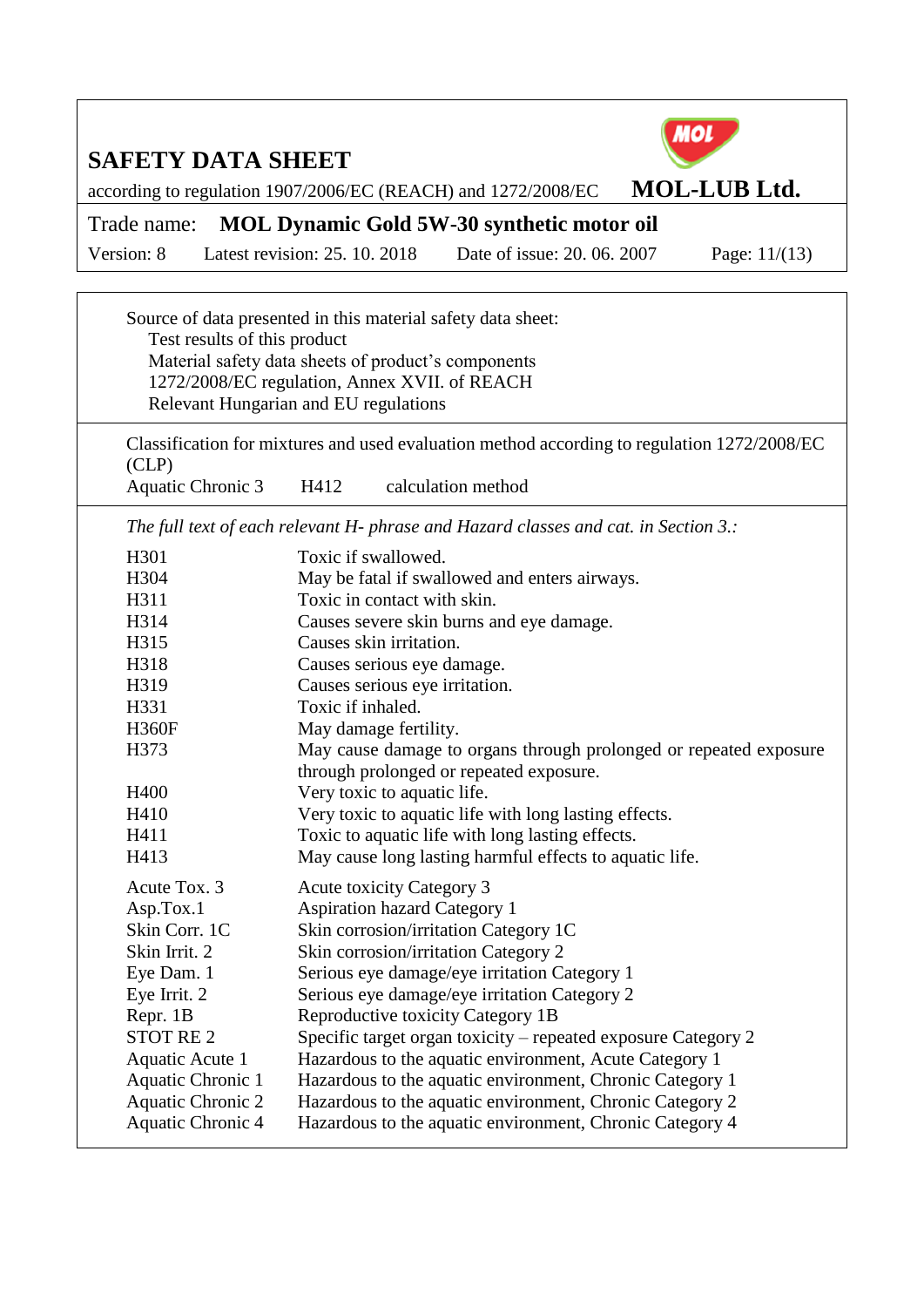

according to regulation 1907/2006/EC (REACH) and 1272/2008/EC **MOL-LUB Ltd.** 

## Trade name: **MOL Dynamic Gold 5W-30 synthetic motor oil**

Version: 8 Latest revision: 25. 10. 2018 Date of issue: 20. 06. 2007 Page: 12/(13)

Legend: ADN European Agreement concerning the International Carriage of Dangerous Goods by Inland Waterways ADR European Agreement concerning the International Carriage of Dangerous Goods by Road ATE Acute Toxicity Estimate BCF Bioconcentration factor<br>BOD Biological Oxygen Den BOD Biological Oxygen Demand<br>Bw Body Weight Body Weight C&L Classification and Labelling<br>CAS Chemical Abstracts Service CAS Chemical Abstracts Service<br>CLP Classification Labelling and Classification, Labelling and Packaging (1272/2008/EC) CMR Carcinogenic, Mutagenic or Toxic for Reproduction COD Chemical Oxygen Demand CSA Chemical Safety Assessment CSR Chemical Safety Report DMEL Derived Minimal Effect Level DNEL Derived No Effect Level ECHA European Chemicals Agency Ecx Effective Concentration x% ErC50 EC50 in terms of reduction of growth rate Edx Effective Dose x% EC European Community<br>EC number European Community European Community number ELINCS European List of Notified Chemical Substances ES<br>
Exposure Scenario<br>
European Chemica<br>
European Chemica European Chemical Substances Information System IARC International Agency for Research on Cancer IATA International Air Transport Association International Maritime Dangerous Goods LCx Lethal Concentration x% LDx Lethal Dose x%<br>
LOAEC Lowest Observe Lowest Observed Adverse Effect Concentration LOAEL Lowest Observed Adverse Effect Level LOEC Lowest Observed Effect Concentration LOEL Lowest Observed Effect Level NOEC No observed effect concentration NOEL No observed effect level NLP No-Longer Polymer NOAEL No Observed Adverse Effect Level OECD Organisation for Economic Cooperation and Development<br>
PBT Persistent Bioaccumulative and Toxic Persistent Bioaccumulative and Toxic PNEC Predicted No-Effect Concentration ppm parts/million<br>REACH Registration. Registration, Evaluation, Authorisation and Restriction of Chemicals RID Regulations concerning the International carriage of Dangerous Goods by Rail